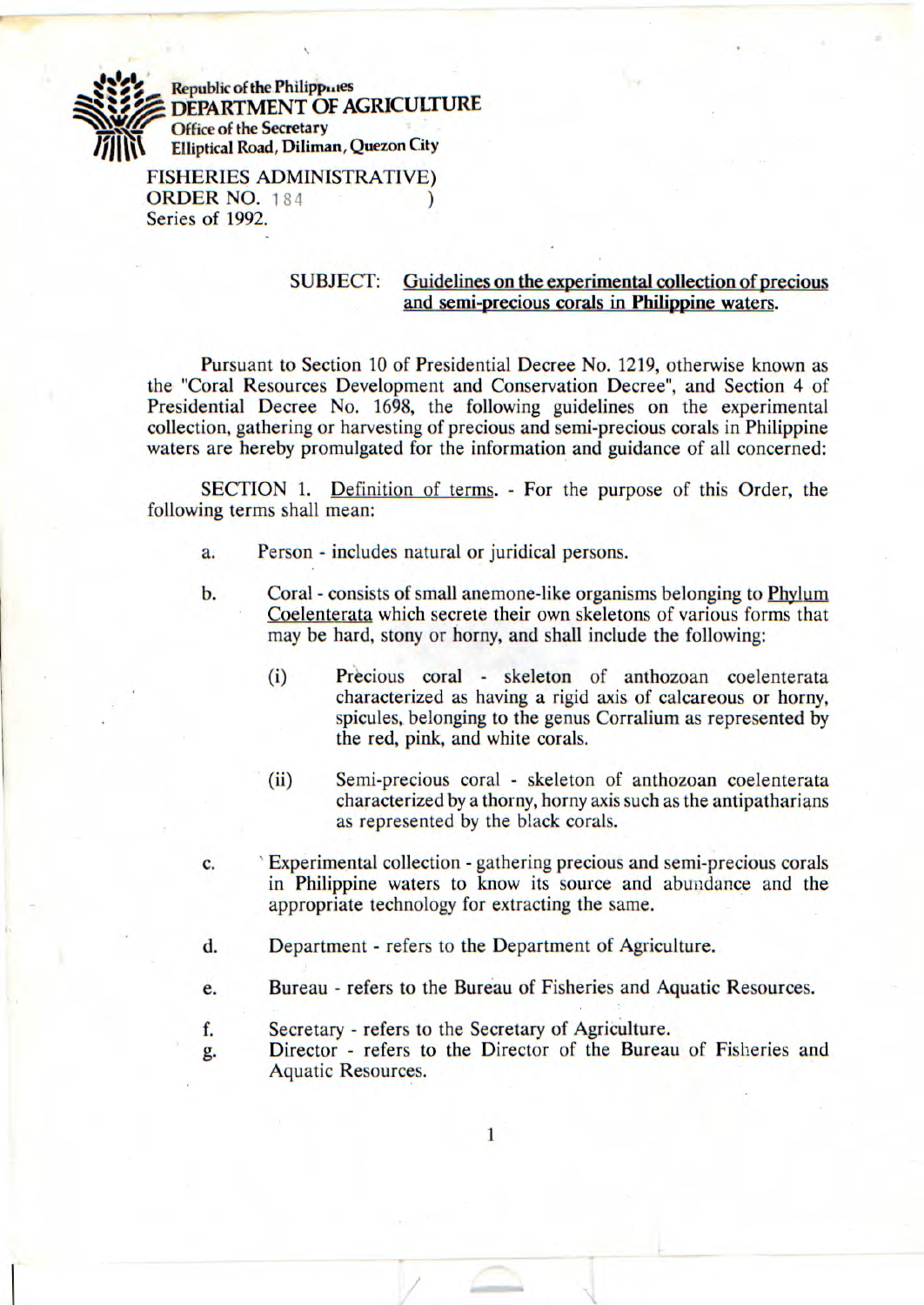### SECTION 2. Who are qualified to apply.

- a. Filipino citizens or corporations at least seventy percent (70%) of the capital stock of which is owned by Filipinos.
- h. Must have the technical and financial capability to undertake the operations of experimental collection of precious corals.
- C. Must not be a previous permittee.

## SECTION 3. Requirements for Filing An Application for a Special Permit.

- a. Submission of a letter of application with the Director accompanied by a Project Proposal on the experimental collection of precious and semi-precious corals containing the technical, financial and monitoring aspects of the project;
- b. Payment of an application fee in the amount of  $P1,000.00$  which shall not be refundable;
- C. Presentation of a certification issued by a reputable bank to the effect that the project proponent has a deposit equivalent to at least *50%*  of the total cost of the operation for the period of the permit;
- d. Presentation of proof of availability of vessel to be used, such as certification of ownership or proposed lease contract of the vessel.

#### SECTION 4. Selection of Applicant.

- b. The application for the special permit shall be evaluated on the basis of the technical, financial and monitoring aspects of the proposal to be submitted by the applicant.
- b. Should there be more than one applicant for the special permit, the DA-BFAR shall select the applicant based on the comparative evaluation of the merits of the technical, financial and monitoring aspects of the proposals of the applicants.

## SECTION *5.* Terms and Conditions of the Permit.

a. Only one (1) vessel duly licensed by the Bureau may be allowed in the coral gathering operations.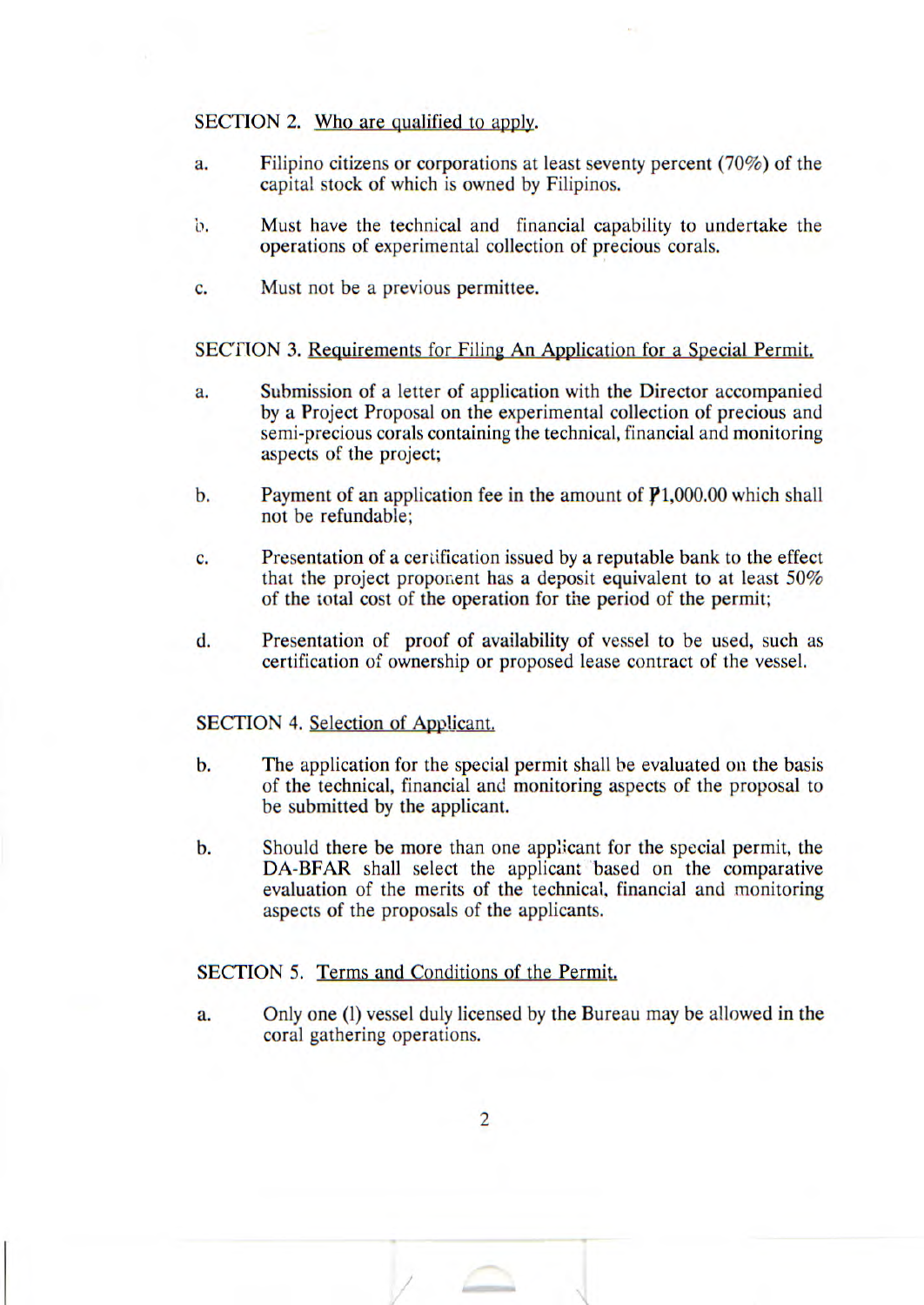- b. The vessel to be used shall be of Philippine Registry. However, if a foreign vessel is to be used, prior clearance from government agencies concerned must first be obtained.
- C. At least one (1) Filipino coral biology expert on board the vessel must be employed, but additional foreign consultants maybe hired in accordance with law. DA-BFAR shall detail counterparts who shall be on board during collection trips to monitor the gathering activities.
- d. The objectives, work plan, collection method, as described in the approved technical proposal must be observed.
- e. The total volume of precious and semi-precious corals that may be allowed to be gathered in the course of experimental collection for the total period of the permit shall be determined by DA-BFAR after analysis of the necessary data. The experimental collection of the precious and semi-precious corals shall commence only after this volume has been determined and approved by the Secretary.
- f. Periodic reports by the permittee in accordance with the technical proposal must be submitted.
- g. The DA-BFAR shall be furnished with all technical data including photographs and video tapes taken in the course of the experimental collection.
- h. The operation of the experimental collection shall be reviewed at the end of every quarter and may be cancelled if any of the terms of the permit is violated.

SECTION 6. Methods of Collection. - The experimental collection of precious and semi-precious corals should be done thru:

- a. The use of scuba and/or hookah (Capandra) equipment for the collection of semi- precious corals;
- b. The use of manned mini-sub or submersible in the collection of precious corals.

SECTION 6. Duration of the Special Permit.- The Special Permit shall be issued by the Secretary upon the recommendation of the Director for a period of one (1) year subject to renewal for another year if the continued experimental collection is required to complete the research.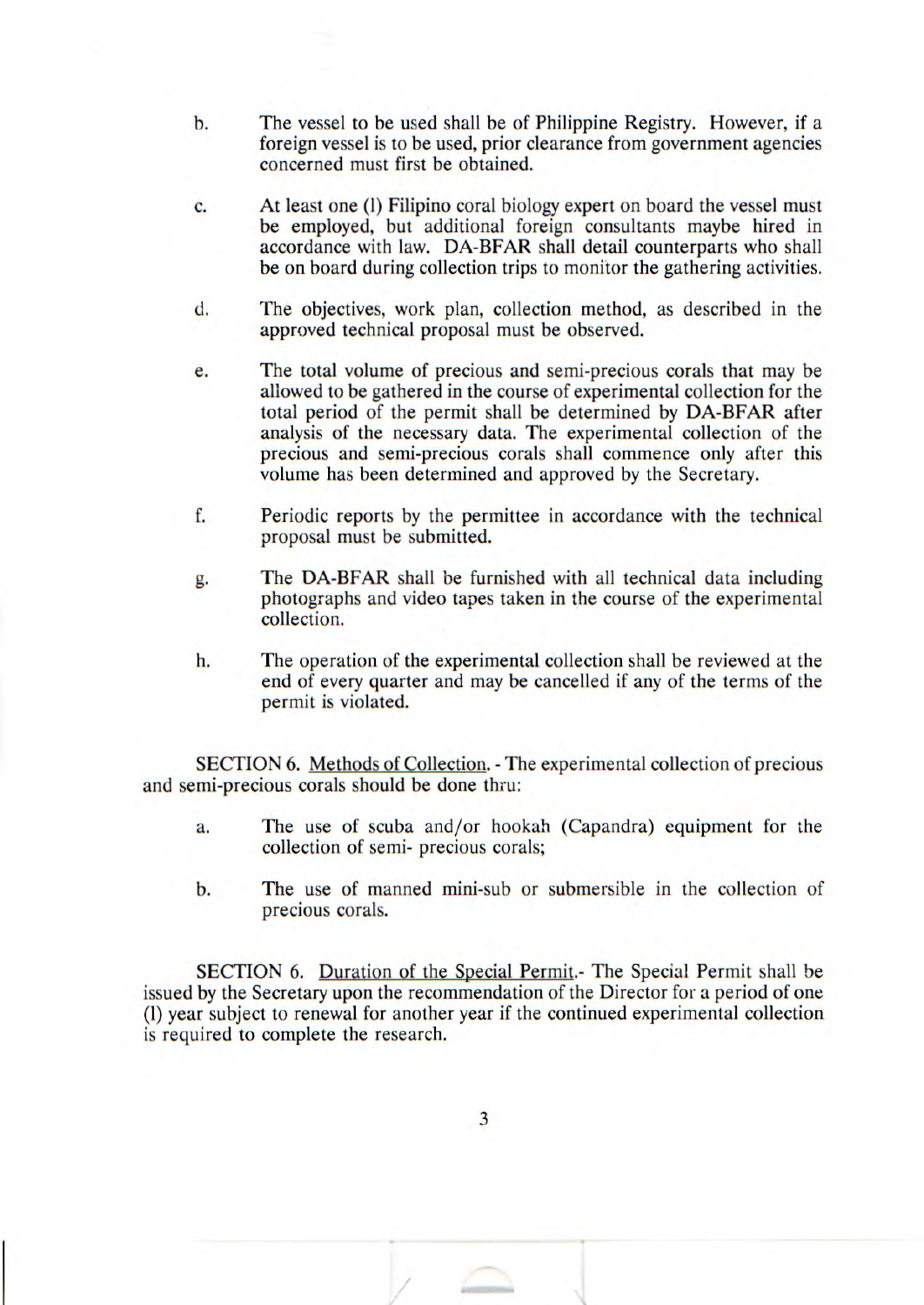SECTION 7. Activities to be undertaken on board the coral gathering vessel, when applicable.

- a. Site location.
- h. Video tow transects.
- C. Fixed locality markings.
- d. Selective collection.

### SECTION 8. Volume of corals that may be gathered.

- a. After analysis of the data gathered, the DA-BFAR shall recommend the volume of precious and semi-precious corals that may be gathered within a particular area previously surveyed.
- b. Controlled collection or gathering of such corals shall be observed by the permittee within a period of one (1) year only at the designated areas covered by the study following the recommended method of collection and the weight/volume of the corals as approved by the Secretary.

SECTION 9. Inventory of corals collected.- While the experimental phase is in progress, all collected specimen shall be inventoried by DA-BFAR to be kept under the custody of the permittee in his main office in Metro Manila to enable BFAR to readily make an on-the-spot check of the specimen prior to the final processing of the said corals into finished products.

SECTION 10. Processing of Corals.- Processing of corals shall he done after the completion of the one (1) year experimental phase and following a reinventory by DA-BFAR.

SECTION 11. Exportation of finished product. The permittee shall secure a Commodity Clearance from the Bureau of Fisheries and Aquatic Resources or its duly authorized representative after an application therefor has been filed in an application form prescribed for the purpose at least three (3) days prior to its exportation. An application fee of  $P100.00$  and the permit fee of  $P1,000.00$  shall be collected.

SECTION 12. Ground for suspension, revocation or cancellation of permit. The permit may, at anytime be suspended, revoked or cancelled by the Secretary on any of the following grounds: